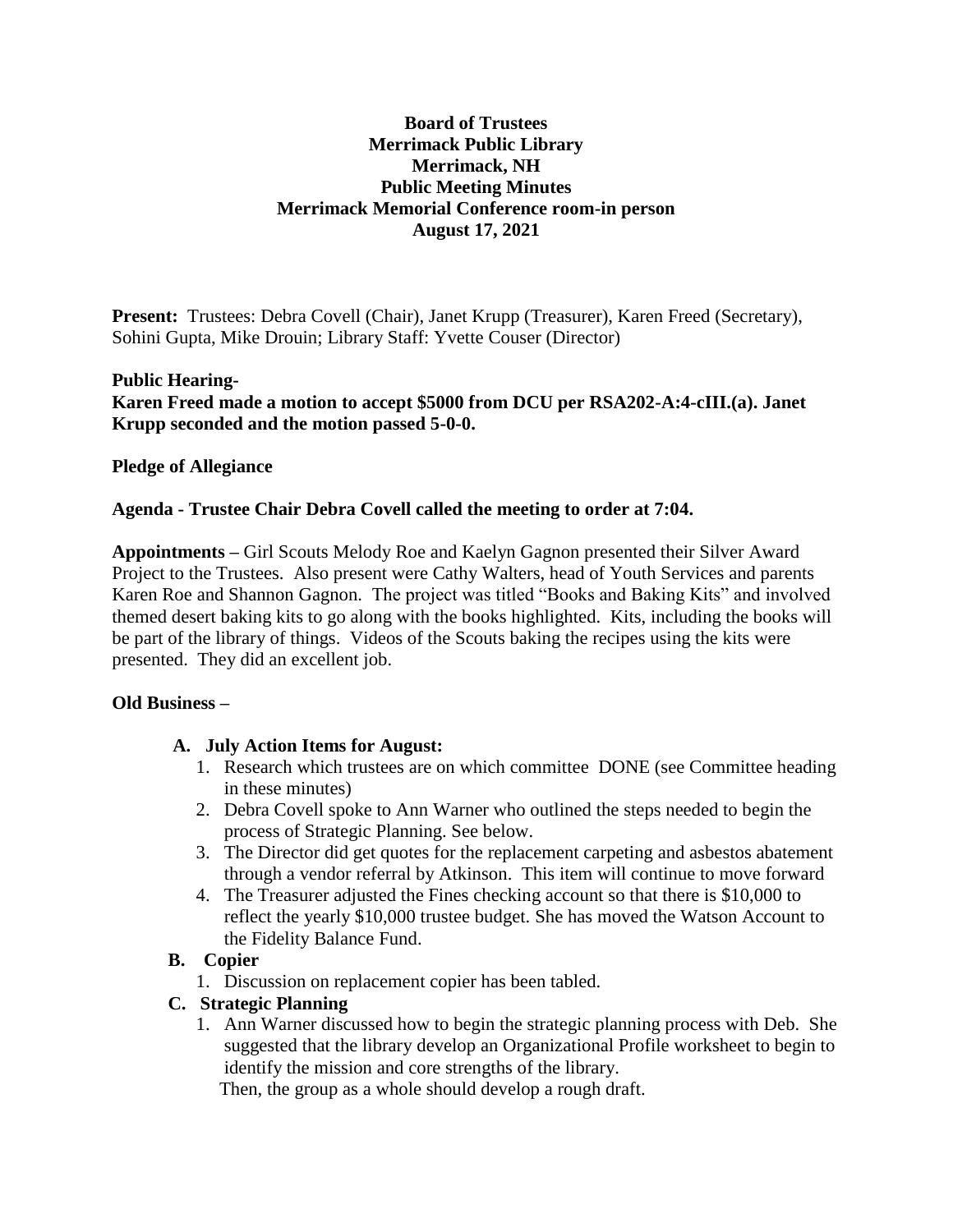- 2. Once the rough draft is developed, everyone should work to refine the profile.
- 3. If we work with her, the process of developing this profile is \$350 to start.

**Janet Krupp moved that the trustees hire Ann Warner, for an initial payment of \$350, to guide us through the process of identifying the Library mission and core strengths. Mike Drouin seconded and the motion passed 5- 0-0.**

### **D. SMP**

1. The Chair, Deb Covell, will meet with staff and community members on August 24 at 8:30 am.

#### **New Business-**

**A. Policies-**

Unattended Child policy-

**Debra Covell moved to accept the revised Unattended Child Policy and Janet Krupp seconded. The motion passed 5-0-0.**

Fine Free Pilot policy-

Staff have found old fines from several years ago. The Board discussed forgiving fines but setting up a process to appeal for lost or damaged materials.

**Debra Covell moved that the library adopt an Appeal of Library Charges form to use during the fine free program, and Sohini Gupta seconded. The motion passed 5-0-0.**

# **B. Annual Statistics-**

These were presented to put in context with previous years. Digital collections are becoming most popular. This view point will continue as the information continues to stabilize.

**C. July 2021 General Ledger and invoice manifest-** There was no discussion of the ledger and invoice manifest.

### **D. Trustees Budget 2021-2022-**

This budget explains the best predictions of '21-'22 expenses that the trustees have committed to pay.

**Karen Freed moved that the Board accept the FY 2021-2022 Trustee Budget as presented, and Debra Covell seconded. The motion passed 5-0-0.**

**Director's Report –** The Director, Yvette Couser, submitted her monthly report**.**

*Acceptance of Gifts-*

none

*Personnel-*

 Alex Jobin and Claire Sullivan are returning to school. We would like to keep them on staff lists so they can work when they are home.

**Debra Covell moved that the library keep Alex Jobin and Claire Sullivan on staff lists so they can sub when they are home from school, and Janet Krupp seconded. The motion passed 5-0-0.**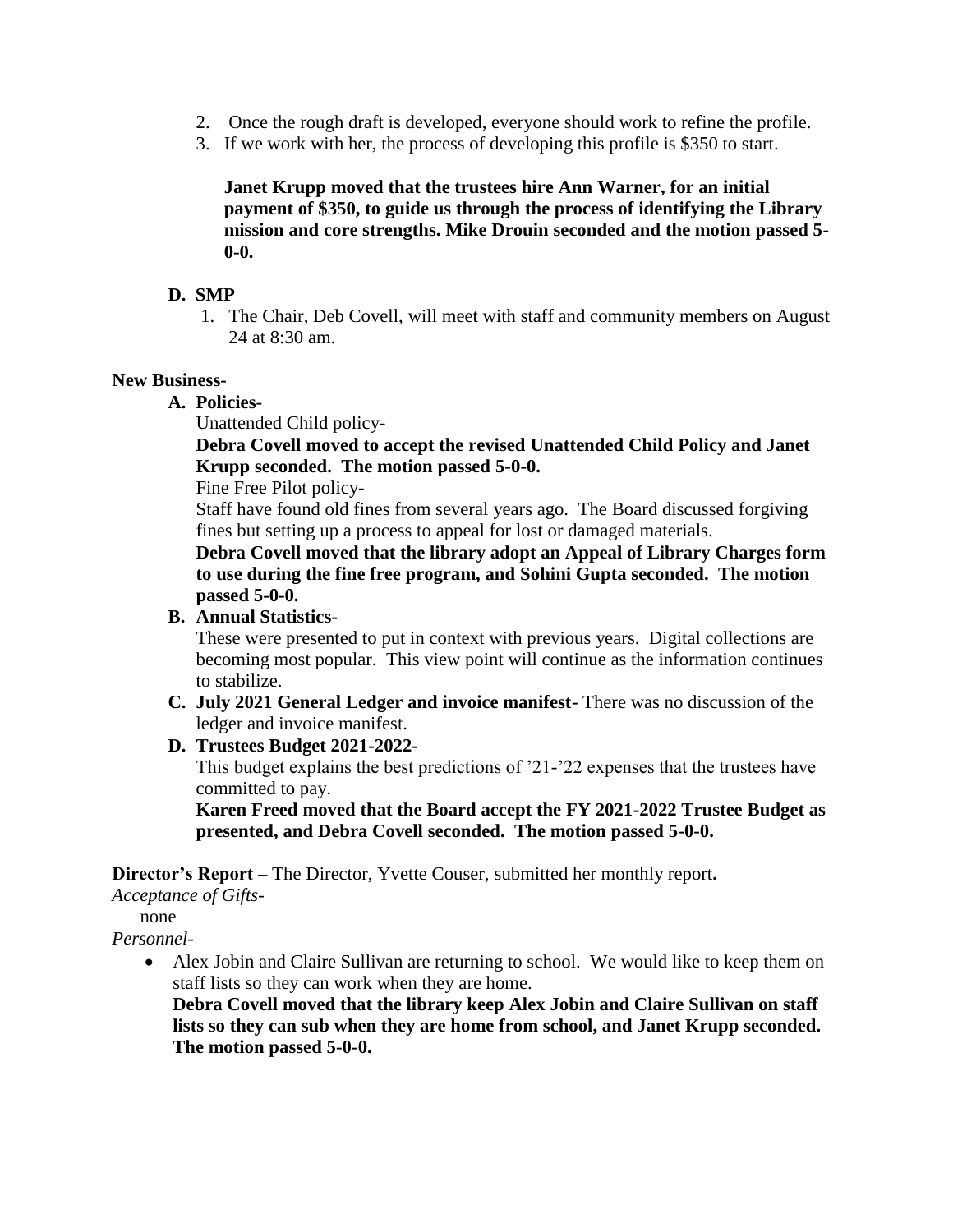#### *Grants –*

The next round of ARPA grants will be available to apply for from August 27 to October 1. These competitive grants will be for at least \$10,000 and, again, will be closely restricted as to how it may be used. Department Heads have suggested programs for home delivery, mail delivery, and outreach could be funded by this grant.

### *COVID 19*

- Rest Rooms are proposed to go to gender neutral, locked when in use and unlocked when not being used. Handles are being replaced to ones that show when the room is Occupied and when it is not.
- New library hours are going into effect on September 7.
- The Lowell Room and the Klumpp Room are open for patron use and reservations after September 7.
- Programming for kids will remain virtual to October and outdoors as late as possible as things change with COVID.

## **Treasurer's Report-**

| A. Balance Sheets for June, 2021 |                                                         |  |
|----------------------------------|---------------------------------------------------------|--|
|                                  | Fines Account $(7/1/21)$ 5,079.96 $(7/31/21)$ 10,208.61 |  |
|                                  | Special Account (7/1/21) 28,832.83 (7/31/21) 32,236.82  |  |

## **Acceptance of Minutes-**

• The July and August 2021 minutes will be accepted at the September business LBOT meeting.

# **Committee Updates**

- **A. Building Exploratory Committee-** no report
- B. **Friends of the Merrimack Public Library-** no meeting
- C. **Merrimack Public Library Development Fund Committee-** no report
- **D. Town Center Committee-** Woodbury Street sidewalks are slowly moving through state and town approvals.

# **LBOT Committees**

- A. Personnel Committee- no report
- B. Building/Maintenance Committee-no report/**Debra Covell moved that the Building/Maintenance Committee be discontinued and Janet Krupp seconded. The motion passed 5-0-0.**
- C. Finance Committee no report **Committee members:**
- **Town Center Committee-Karen Freed**
- **Personnel- Mike Drouin, Sohini Gupta**
- **Finance- Janet Krupp, Debra Covell**